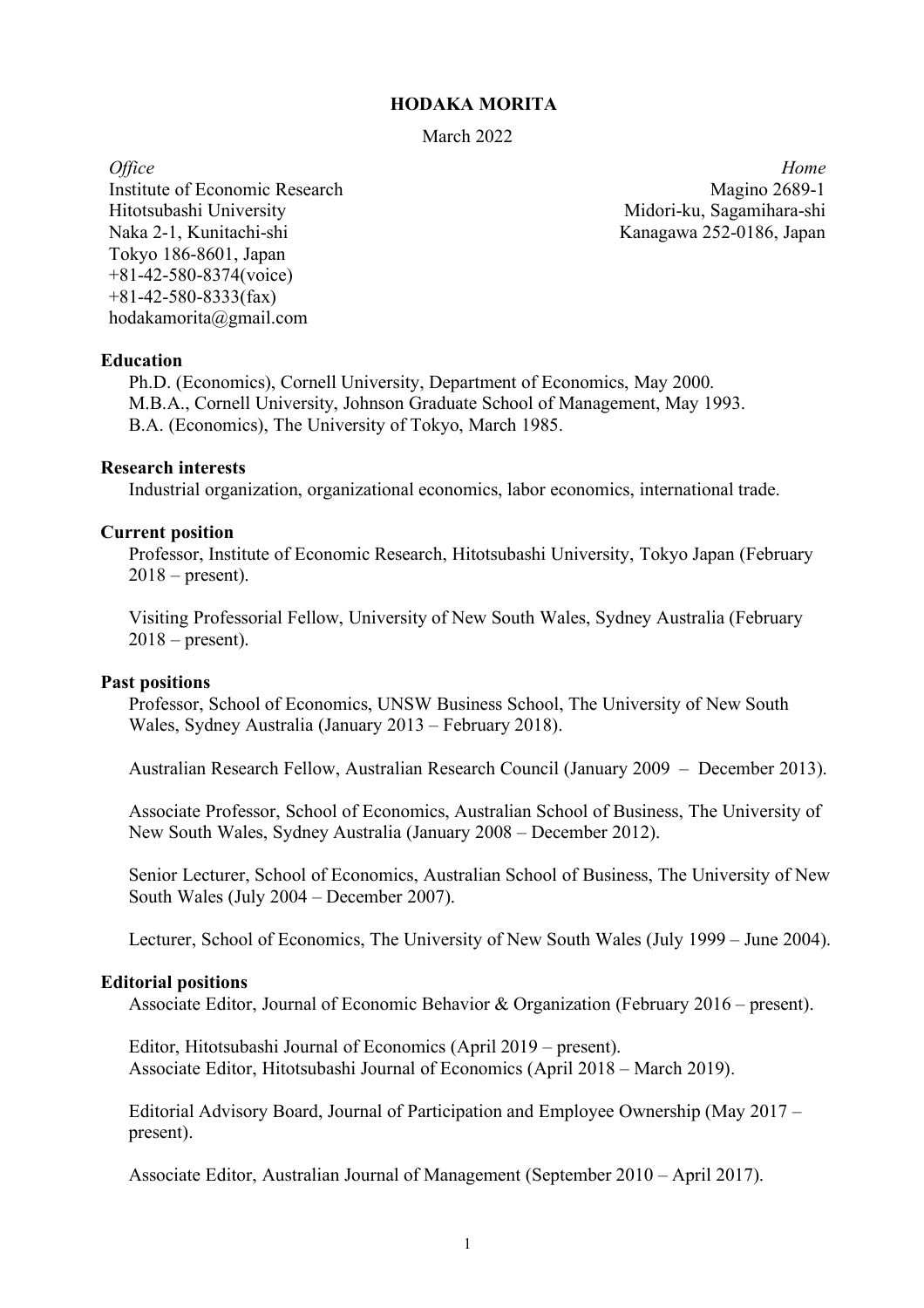## **Visiting positions**

Visiting Professor, Hitotsubashi Institute of Advanced Study, Hitotsubashi University (December 2016 – January 2017)

Visiting Professor, Institute of Economic Research, Hitotsubashi University (December 2015 – February 2016)

Visiting Professor, Institute of Economic Research, Hitotsubashi University (April – September, 2012)

Visiting Researcher, Competition Policy Research Center (CPRC) at Japan Fair Trade Commission (April 2009 – March 2012).

Visiting Scholar, Institute of Economic Research, Hitotsubashi University (January – February, 2012)

Visiting Scholar, Center for International Research of the Japanese Economy, University of Tokyo (October, 2011)

Visiting Professor, Research Institute for Economics and Business Administration, Kobe University, Kobe Japan (August 2010 – October 2010)

Visiting Scholar, Research Institute of Economy, Trade and Industry (RIETI), Tokyo Japan (September, 2008)

Visiting Scholar, Institute of Social and Economic Research, Osaka University (September, 2008)

Center of Excellence (COE) Visiting Scholar, Hitotsubashi University (February – March, 2008)

Visiting Scholar, Department of Economics, Queen's University (November, 2007)

Visiting Scholar, Department of Economics, Cornell University (September – October, 2007)

Visiting Scholar, Institute of Innovation Research, Hitotsubashi University (December, 2006)

Center of Excellence (COE) Visiting Scholar, Hitotsubashi University (January, 2006)

NCU/UNSW Exchange Professor, Graduate School of Economics, Nagoya City University (July, 2005)

Visiting Scholar, Institute of Economic Research, Hitotsubashi University (January – February, 2004)

Visiting Lecturer/Scholar, Johnson Graduate School of Management and Department of Economics, Cornell University (August 2002 – June 2003).

Marshall International Visitor, Marshall School of Business, The University of Southern California, April 2002.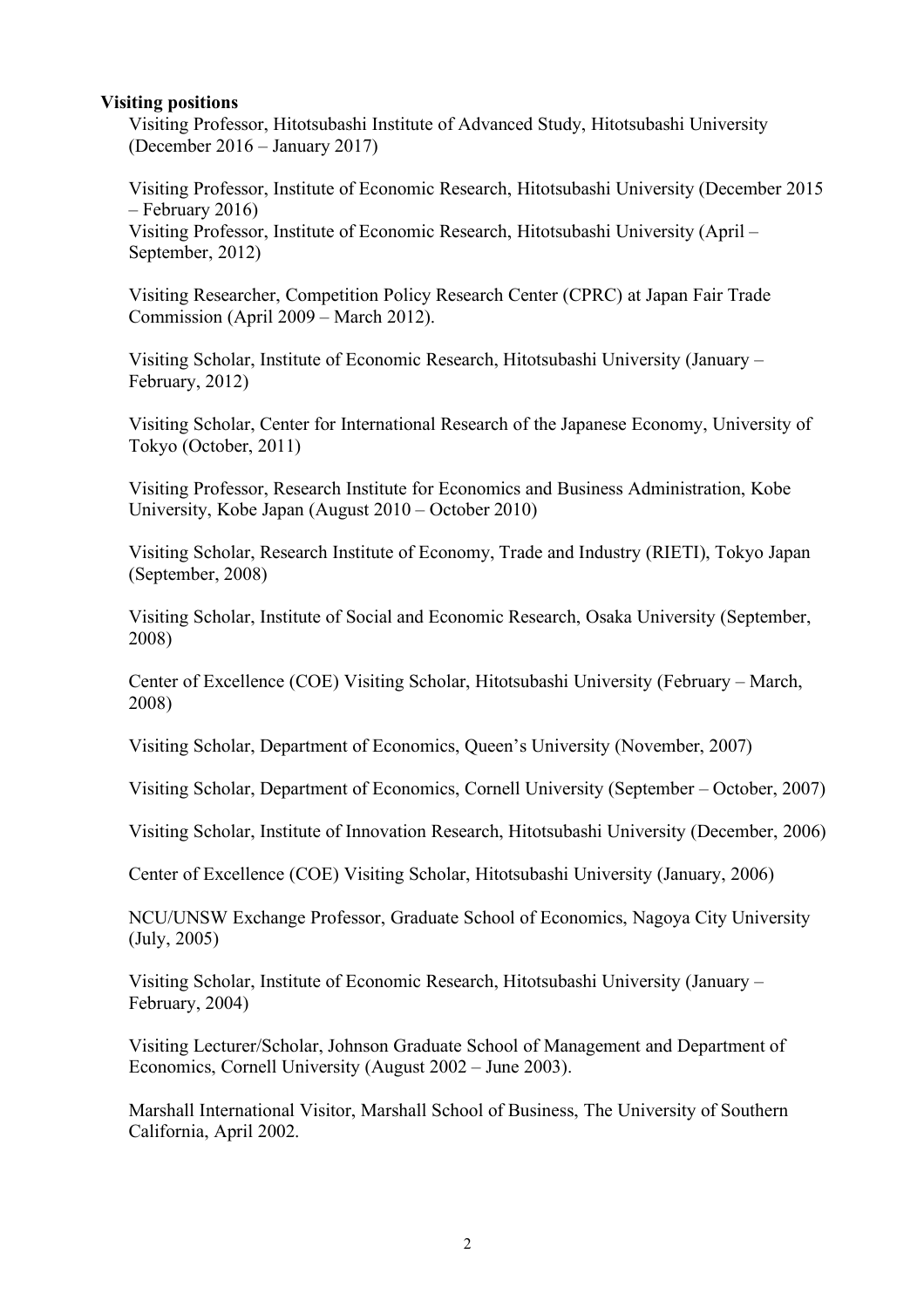## **Publications**

"Fairness Concerns and Job Sssignment to Positions with Different Surplus" (with Katarína Dankov, Hodaka Morita, Maroš Servatka, and Le Zhang). Forthcoming in *Sourthern Economic Journal*.

"Welfare Improving Horizontal Mergers in Successive Oligopoly" (with Arghya Ghosh and Chengsi Wang). Forthcoming in *Journal of Industrial Economics*.

"Bubuntekikabushikishoyu wo tomonau kigyokanteikei no rironbunseki (Inter-Firm Alliances Accompanied by Partial Equity Ownership: Theoretical analyses)" (with Kumpei Akiyama, Tomohiro Ara, Shosuke Noguchi, and Arghya Ghosh) (in Japanese). Forthcoming in *Keizai Kenkyu* (*The Economic Review*).

"FDI and Quality-Enhancing Technology Spillovers" (with Xuan Nguyen). *International Journal of Industrial Organization*, 2021, Vol. 79, Article 102787

"Parallel Imports and Repair Services" (with Jota Ishikawa and Hiroshi Mukunoki). *Journal of Economic Behavior & Organization*, 2020, Vol. 172, pp. 137–160.

"Jintekishihon no kigyotokususei: Sono naiseitekiketteipurosesu (Firm-Specificity of Human Capital: Process of its Endogenous Determination)" (with Cheng-Tao Tang, Shosuke Noguchi, and Kumpei Akiyama)(in Japanese). *Keizai Kenkyu* (*The Economic Review*) 2019, Vol. 70, No. 4, pp. 312-330.

"Investment in Outside Options as Opportunistic Behavior: An Experimental Investigation" (with Maroš Servátka). *Southern Economic Journal*, 2018, Vol. 85, pp. 457 – 484.

"Technology Spillovers, Intellectual Property Rights, and Export-Platform FDI"(with Arghya Ghosh and Xuan Nguyen). *Journal of Economic Behavior & Organization*, 2018, Vol. 151, pp. 171 – 190.

"Knowledge Transfer and Partial Equity Ownership" (with Arghya Ghosh). *RAND Journal of Economics*, 2017, Vol. 48 (4), pp. 1044-1067.

"Training and Intrinsic Motivation in Nonprofit and For-Profit Organizations" (with Jed DeVaro and Nan Maxwell). *Journal of Economic Behavior & Organization*, 2017, Vol. 139, pp. 196 – 213.

"Continuous Improvement and Competitive Pressure in the Presence of Discrete Innovation" (with Arghya Ghosh and Takao Kato). *Journal of Economic Behavior & Organization*, 2017, Vol. 135, pp.  $1 - 14$  (lead article).

"Does Group Identity Prevent Inefficient Investment in Outside Options? An Experimental Investigation" (with Maroš Servátka). *Research in Experimental Economics*, 2017, Vol. 19, pp. 105 – 126.

"Trade Liberalization and Aftermarket Services for Imports" (with Jota Ishikawa and Hiroshi Mukunoki). *Economic Theory*, 2016, Vol. 62 (October), pp. 719 – 764.

"Formal Contracts, Relational Contracts, and the Threat-Point Effect" (with Hideshi Itoh). *American Economic Journal: Microeconomics*, 2015, Vol. 7 (3), pp. 318 – 346.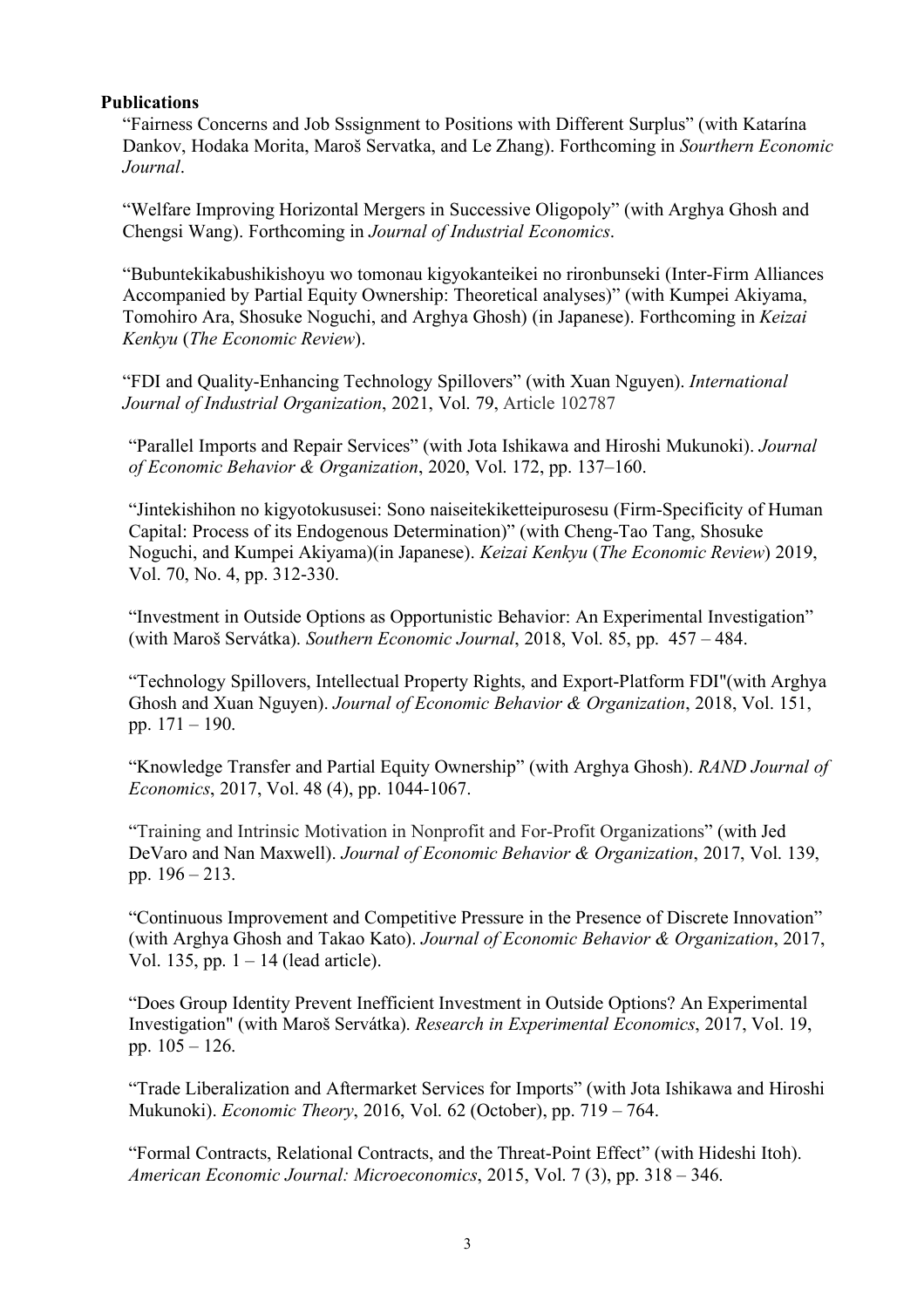"New Implications of Lazear's Skill-Weights Approach" (with Clare Noone). *Economic Modelling*, 2014, Vol. 43, pp. 476 – 479.

"Internal Promotion and External Recruitment: A Theoretical and Empirical Analysis" (with Jed DeVaro). *Journal of Labor Economics*, 2013, Vol. 41 (2), pp. 227 – 269 (lead article).

"Group Identity and Relation-Specific Investment: An Experimental Investigation" (with Maroš Servátka). *European Economic Review*, 2013, Vol. 58 (February), pp. 95 – 109.

"Firm Dynamics and Labor Market Consequences". *Journal of Law, Economics, & Organization*, 2012, Vol. 28 (2), pp. 235 – 264.

"Competitor Collaboration and Product Distinctiveness" (with Arghya Ghosh). *International Journal of Industrial Organization,* 2012, Vol. 30 (2), pp. 137-152.

"FDI in Post-Production Services and Product Market Competition" (with Jota Ishikawa and Hiroshi Mukunoki). *Journal of International Economics*, 2010, Vol. 82, pp. 73 – 84.

"Competition, Monopoly Maintenance, and Consumer Switching Costs" (with Michael Waldman). *American Economic Journal: Microeconomics*, 2010, Vol. 2 (1), pp. 230 – 255.

"An Economic Analysis of Platform Sharing" (with Arghya Ghosh). *Journal of the Japanese and International Economies*, 2008, Vol. 22 (2), pp. 164-186. *NBER Working Paper No. 13058*.

"Free Entry and Social Efficiency under Vertical Oligopoly" (with Arghya Ghosh). *RAND Journal of Economics*, 2007, Vol. 38 (2), pp. 539-552.

"Social Desirability of Free Entry: A Bilateral Oligopoly Analysis" (with Arghya Ghosh). *International Journal of Industrial Organization*, 2007, Vol. 25 (5), pp. 925-934.

"International Credit and Welfare: A Paradoxical Theorem and its Policy Implications" (with Kaushik Basu). *European Economic Review*, 2006, Vol. 50 (August), pp. 1507-1528.

"Platform Sharing in a Differentiated Duopoly" (with Arghya Ghosh). *Journal of Economics & Management Strategy*, 2006, Vol. 15, (Summer), pp. 397-429.

"Multi-skilling, Delegation, and Continuous Process Improvement: A Comparative Analysis of US-Japanese Work Organizations." *Economica*, 2005, Vol. 72, (February), pp. 69-93. "Impacts of the Information-technology Revolution on Japanese Manufacturer-supplier Relationships" (with Hirohiko Nakahara). *Journal of the Japanese and International Economies*, 2004, Vol. 18, (September), pp. 390-415.

"Durable Goods, Monopoly Maintenance, and Time Inconsistency" (with Michael Waldman). *Journal of Economics & Management Strategy*, 2004, Vol. 13, (Summer), pp. 273-302.

"Partial Ownership Induces Customised Investments under Repeated Interaction: an Explanation of Japanese Manufacturer-Suppliers Relationships." *Scottish Journal of Political Economy*, 2001, vol. 48, (August), pp. 345-359.

"Choice of Technology and Labour Market Consequences: an Explanation of U.S.-Japanese Differences." *Economic Journal*, 2001, vol. 111, (January), pp. 29-50.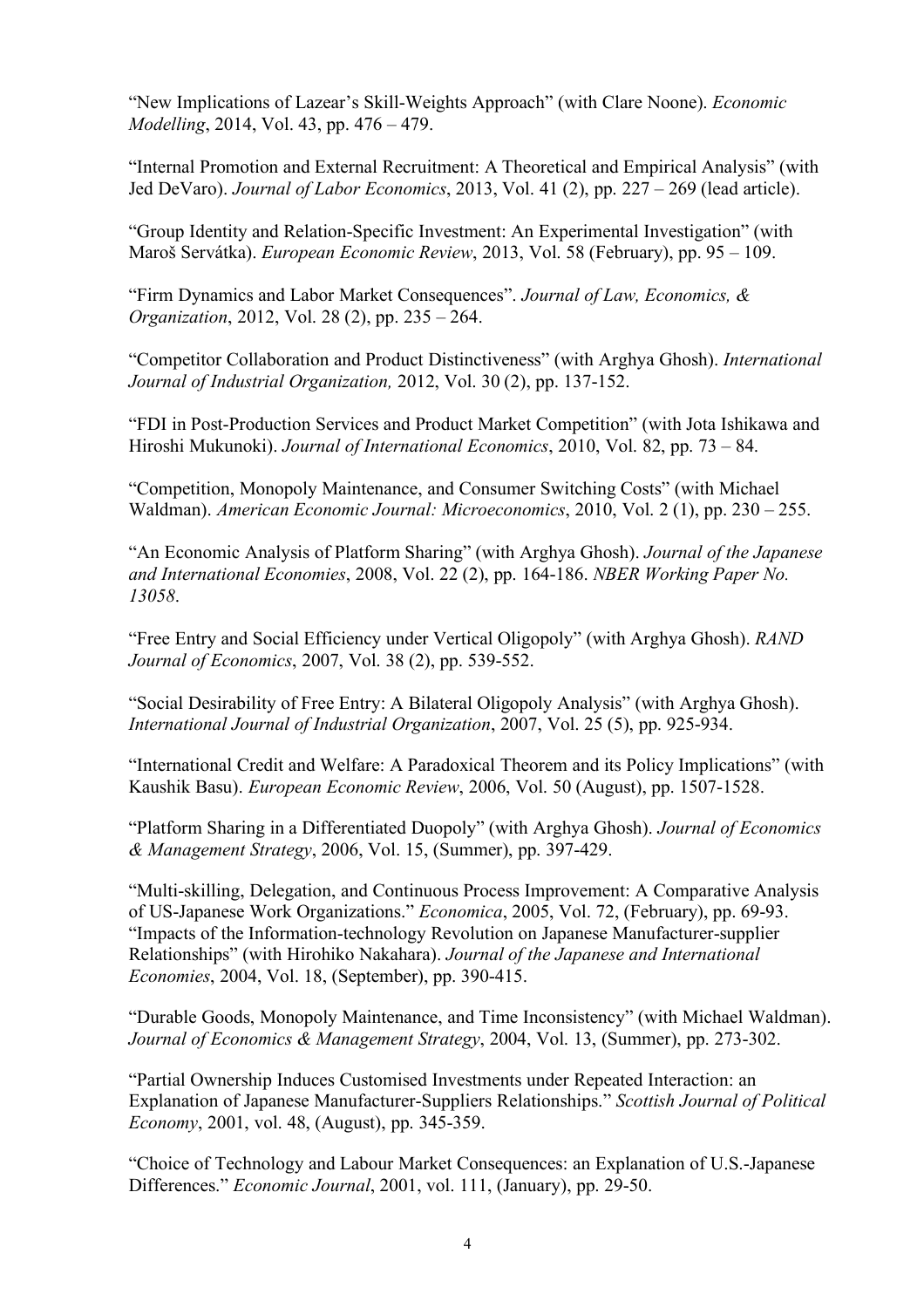## **Book chapters (Refereed)**

"Employee Involvement Under Rising Competitive Pressure: Evidence from Two Manufacturing Firms in Japan" Arghya Ghosh, Takao Kato, and Hodaka Morita. In Daphne Berry and Takao Kato, eds., *Employee Ownership and Employee Involvement at Work: Case Studies*, 2018 (May), pp. 105-119, Emerald Publishing Limited.

"U.S.-Japanese Differences in Employment Practices: New Explanations and Predictions". In Ajit Mishra and Tridip Ray, eds., *Markets, Governance, and Institutions in the Process of Economic Development*, 2017. Oxford University Press.

"*Senryakuteki teikei no keizai bunseki: Futatsuno shiten* (Economic Analysis of Strategic Alliances: Two Perspectives)" (in Japanese). In Kenzo Abe, Masao Ogaki, Kazuo Ogawa, and Takatoshi Tabuchi, eds., *Gendai Keizaigaku no Choryu 2011* (Modern Trends in Economics 2011; published each year by Japan Economic Association), 2011, pp. 125-155. Tokyo: Toyo Keizai Shinposha.

## **Non-refereed publications and book reviews**

"Multiskilling" (with Jed DeVaro). *Wiley Encyclopedia of Management,* 2015, 5:1.

"*Naiburodoshijo no keizaigakuteki bunseki: Aratana shiten* (Economic Analyses of Internal Labor Market: New Perspectives)" (in Japanese). *Nihon Rodo Kenkyu Zasshi* (Japanese Journal of Labour Studies), 2012, vol. 54, (October), pp. 4-13 (lead article).

Book review for: Takatoshi Ito, Hugh Patrick, and David E. Weinstein, eds., *Reviving Japan's economy: problems and prescriptions*, MIT Press: Cambridge, Massachusetts, 2005. *Agenda*, 2007, vol. 14, (Number 3), pp. 55-57.

Book review for: Edward J. Lincoln, *Arthritic Japan: the Slow Pace of Economic Reform*, The Brookings Institution: Washington, D.C., 2001. *Journal of the Asia Pacific Economy*, 2002, vol. 7, (October), pp. 408-410.

## **Working papers**

"Group identity and promotions" (with Michal Ďuriník, Hodaka Morita, Maroš Servátka, Le Zhang).

"Asset Specificity Meets Managerial Capability in the Labor Market: Endogenizing Firm Specificity" (with Cheng-Tao Tang).

"Vertical Learning Alliances and Partial Equity Ownership in the Presence of Performance Spillovers" (with Jay Pil Choi, Arghya Ghosh, and Shuai Niu).

"Product Architecture and Intra-Firm Coordination: Theory and Evidence" (with Kentaro Nakajima and Tsuyoshi Tsuru).

"An Economic Model for Structures of the Legal Profession" (with Ashley Cheng).

## **Government report**

"*Kigyo no teikei, bubunteki ketsugo ni kansuru kenkyu* (A study on alliances and partial equity ownership between firms)" (with Shuya Hayashi, Koki Arai, and Motohiro Nishimura; in Japanese). 2010. *Joint research report (CR 02-10) for Competition Policy Research Center, Japan Fair Trade Commission.*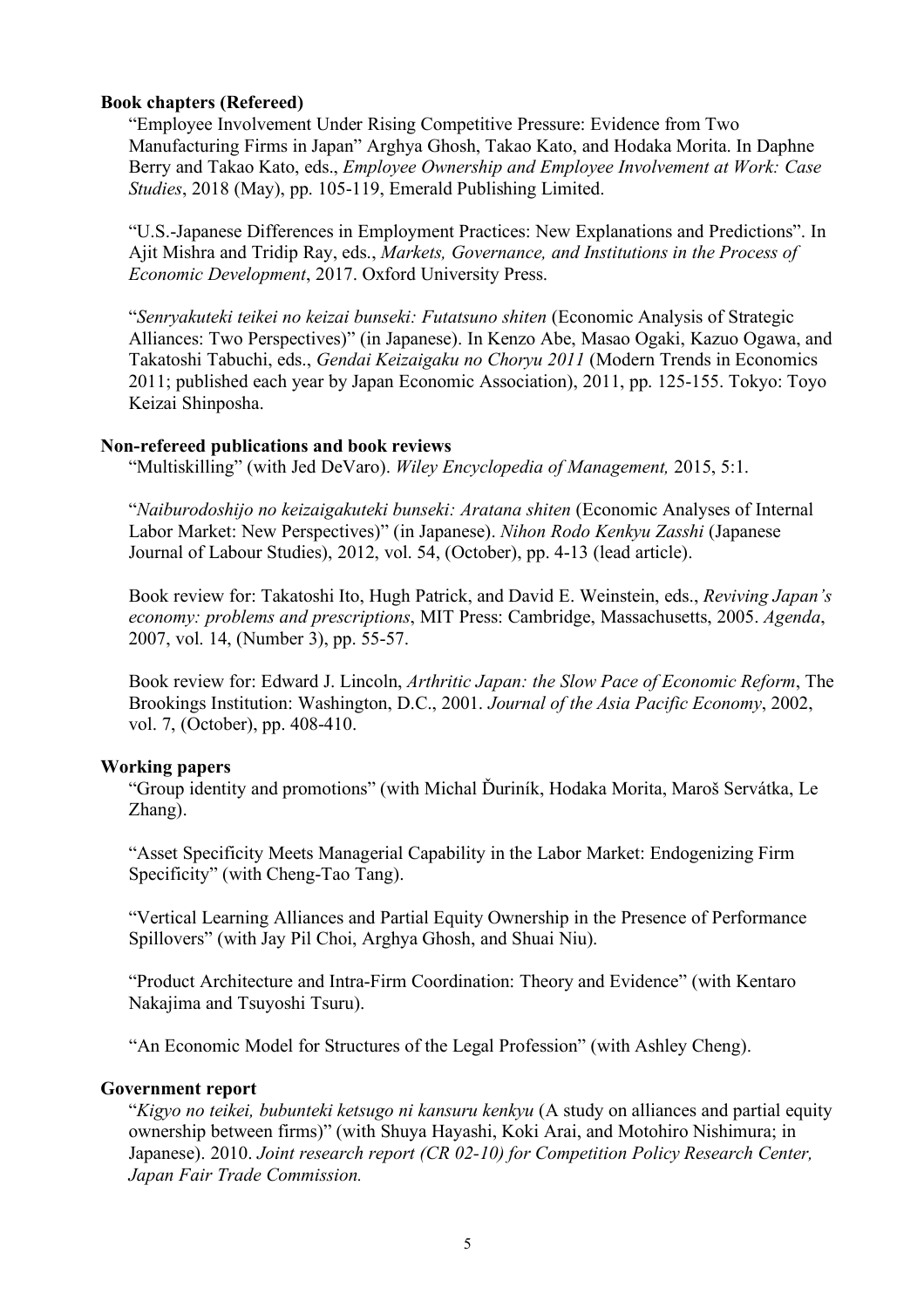#### **Other publications (non-refereed)**

"Poverty Alleviation through Income Generating Projects" (in Japanese), in Atsushi Koyama ed., *Introduction to Social Development*, International Development Journal Publisher, 1995.

"Development of Small Scale Business" (in Japanese), in Tsuyoshi Kikuchi ed., *Handbook of Social Development*, Engineering Consulting Firms Association, 1994.

#### **Teaching**

*Hitotsubashi University* Applied Microeconomics D [PhD/Master]

*The University of New South Wales* Industrial Organizations [PhD/Master/Honours] Intermediate Microeconomics [Undergraduate] Organizational Economics [Master] Managing for Value Creation 1 [Master] Economics of Japanese Business and Government [Undergraduate] Japanese Business [Undergraduate] Japanese International Economic Relations [Undergraduate] Economics of the Corporation [Master/Undergraduate]

*Johnson Graduate School of Management, Cornell University* Economics of Japanese Business and Government [MBA]

*International University of Japan* Industrial Organization and Public Policy [Master]

#### **Professional activities**

Referee for: American Economic Review, Australian Economic Papers, Australian Research Council (Australian Laureate Fellowships, Discovery Projects, Future Fellowships, International Linkage, Linkage Projects), Bulletin of Economic Research, Economic Inquiry, Economic Journal, Economics Bulletin, Economics Letters, Economic Modelling, Economic Record, Economics of Education Review, European Economic Review, Games and Economic Behavior, Hitotsubashi Journal of Economics, International Economics Review, International Journal of Industrial Organization, International Journal of the Economics of Business, Japanese Economic Review, Journal of Economic Surveys, Journal of Economic Theory, Journal of Economic Behavior and Organization, Journal of Economics & Management Strategy, Journal of Industrial Economics, Journal of Institutional and Theoretical Economics, Journal of International Economics, Journal of Labor Economics, Journal of Law, Economics, & Organization, Journal of Law and Economics, Journal of Productivity Analysis, Journal of the Japanese and International Economies, Keizai Kenkyu (The Economic Review), Labour Economics, Management Science, Public Finance Review, RAND Journal of Economics, Review of Economic Studies, Review of Industrial Organization, Review of Law and Economics, Scandinavian Journal of Economics, Scottish Journal of Political Economy, Social Sciences and Humanities Research Council of Canada, Southern Economic Journal, Tenure/Promotion review (Beijing University, University of Southern Carolina).

#### *Research Supervision*:

Clare Noon (Undergraduate Honours; Primary supervisor, completed 2004; University Medal, 2004 Honours Economics Society Award). Placement: Reserve Bank of Australia.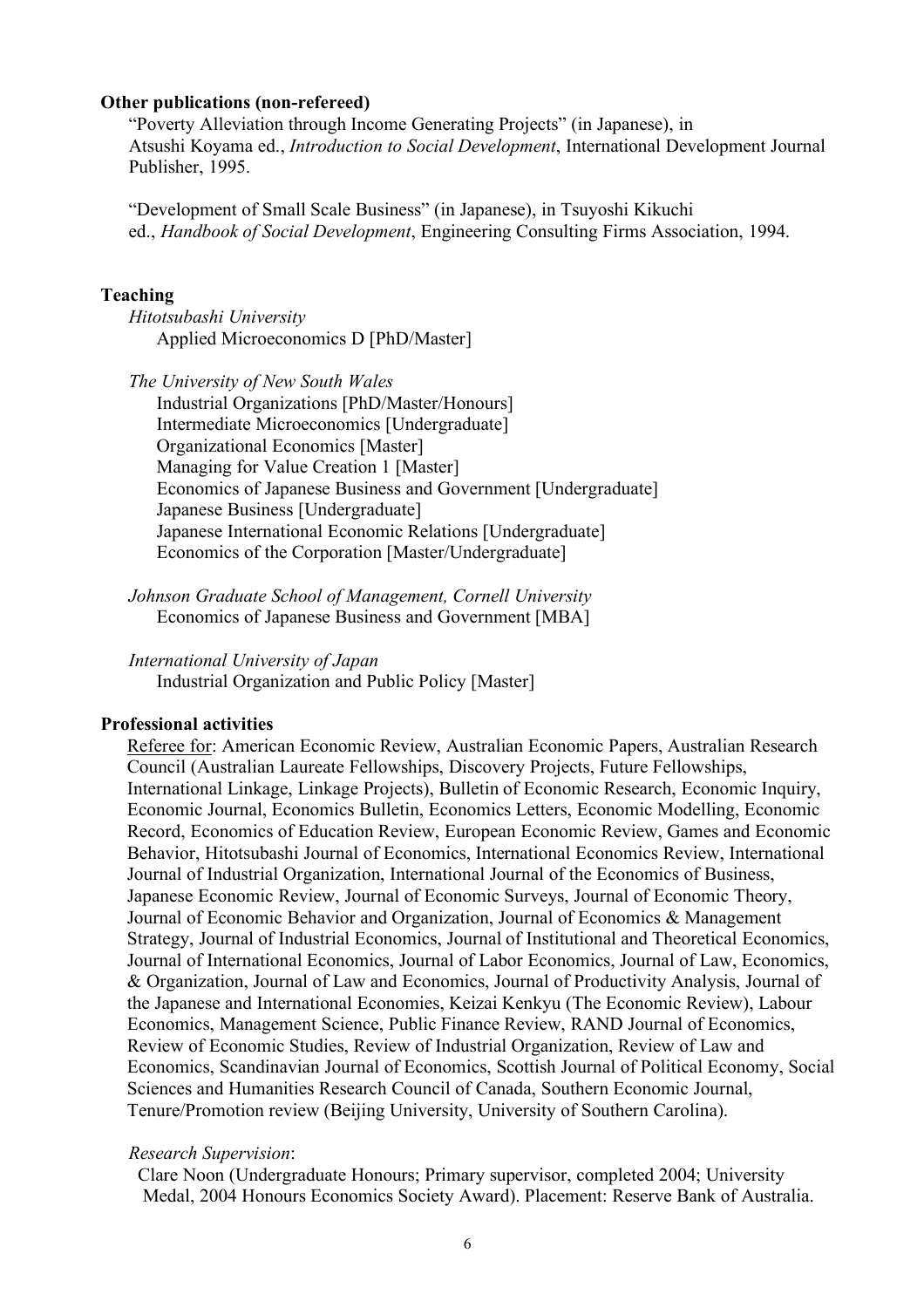Pinijsorn Luechaikajohnpan (PhD; Joint supervisor, completed 2008). Placement: Booz Allen Hamilton.

Jonathan Lim (PhD; Joint supervisor, completed 2010). Placement: Deloitte Access Economics.

Xuan Nguyen (PhD; Primary supervisor, completed 2011). Placement: Deakin Business School.

Ashley Cheng (Undergraduate Honours: Primary supervisor, completed 2012). Cheng-si Wang (PhD; Primary supervisor, completed 2012). Placement: University of Mannheim (postdoc).

Tomohiro Ara (PhD; Joint supervisor, completed 2012). Placement: Fukushima University. Shuai Niu (PhD; Primary supervisor, completed 2013). Placement: Shandong University. Van Pham (PhD: Co-supervisor, completed 2015). Placement: UNSW (postdoc).

Cheng-Tao Tang (PhD; Primary supervisor, completed 2016). Placement: International University of Japan.

Cecilia Chang (Undergraduate Honours: Supervisor, completed 2016).

Bora Buth (PhD; Primary supervisor, completed 2018). Placement: Australian National University.

Shosuke Noguchi (Master of Commerce, Hitotsubashi University; Co-supervisor, completed 2019).

Shinsuke Nakagami (Master of Economics, Hitotsubashi University; Primary supervisor, completed 2020).

Kumpei Akiyama (Master of Economics, Hitotsubashi University; Primary supervisor, completed 2021).

Wei Wei Zhu (Master of Economics, Hitotsubashi University; Primary supervisor, completed 2021).

Hanqiu Chen (Master of Economics, Hitotsubashi University; Primary supervisor, completed 2022).

Zhongyi Chen (Master of Economics, Hitotsubashi University; Primary supervisor, completed 2022).

## *Service activities and conference organizations*:

Master of Commerce Coordinator, School of Economics, Australian School of Business, The University of New South Wales, January 2014 – December 2014.

Member, Human Research Ethics Advisory Panel, Australian School of Business, The University of New South Wales, March 2010 – December 2013.

Member, PhD students Admission Committee, School of Economics, Australian School of Business, The University of New South Wales, July 2009 – December 2013.

Member, Internal Grants Assessment Committee, Australian School of Business, The University of New South Wales, May 2009 – .

Member, Strategic Initiatives Committee, School of Economics, Australian School of Business, The University of New South Wales, October 2008 – December 2011.

Mentor at the Scientia Scholar Scheme, Australian School of Business, The University of New South Wales, March 2011 – February 2012.

Mentor at ASB 2009 Mentoring Program for Academic Women, Australian School of Business, The University of New South Wales, February 2009 – November 2009.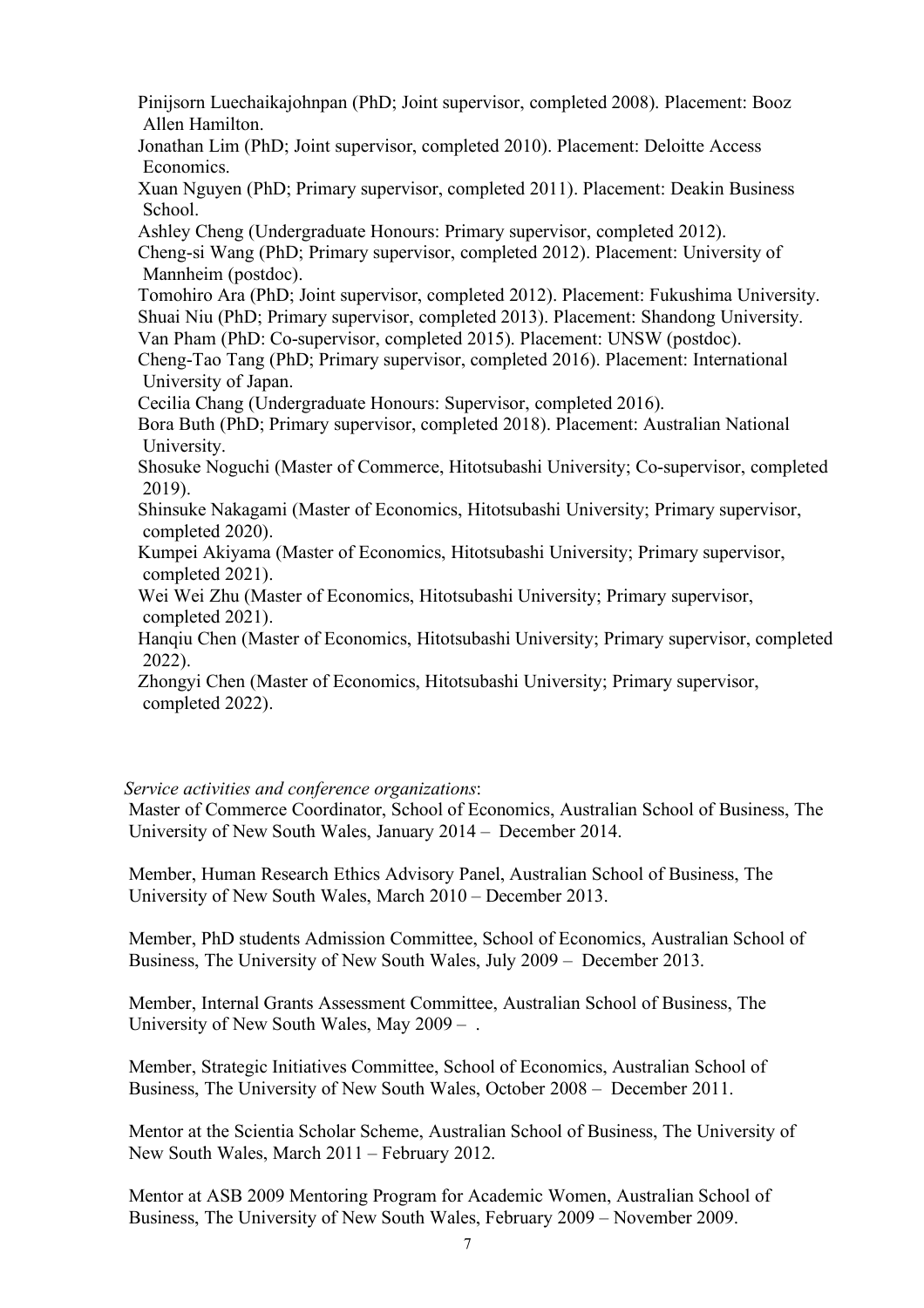Member, Judgment Panel for Australia-Japan Research Centre Crawford Award (Australian National University), December 2008.

Organizer (Co-chair), Asia Pacific Industrial Organization Conference 2019 at Hitotsubashi Hall, December 13 – 14, 2019, Tokyo Japan.

Organizer (Chair), Michael Waldman Workshop on Internal Labor Markets at Hitotsubashi University, November 2, 2018, Tokyo Japan.

Program Committee, International Economic Association Congress 2017 Mexico, June 2017.

Organizer (Chair), 2nd ATE Symposium "Antitrust Economics and Competition Policy: Mergers, Partnerships, and Innovation", December 15 – 16, 2014.

Organizer (Chair),  $7<sup>th</sup>$  Trans Pacific Labor Seminar (TPLS) in Sydney, August  $8-9$ , 2014.

Organizer (Chair), UNSW Workshop on International Trade and Industrial Organization, August  $2 - 3$ , 2011.

Organizer (Chair), Robert Gibbons Lecture at UNSW, 30 June – 5 July, 2010.

Organizer (Chair), Japan-UNSW Applied Microeconomics Workshop, August 2009.

Organizer (Chair), 2009 EDN Winter School on Repeated Games & Reputations, July 2009. Conference Organizer, 24th Australasian Economic Theory Workshop, February 2006.

Postgraduate Coordinator (Coursework), School of Economics, The University of New South Wales, August 2004 – July 2007.

Member, Head of School Advisory Committee, School of Economics, The University of New South Wales, August 2003 – July 2007.

Visitor seminar coordinator, School of Economics, The University of New South Wales, 2001.

## *Public lectures etc*:

Invited lecture for International University of Japan, April 16, 2015.

Invited lecture for Hitotsubashi University, February 13, 2014.

Invited lecture for International University of Japan, December 3, 2013.

Invited lecture for International University of Japan, February 25, 2013.

Invited lecture for International University of Japan, February 2, 2012.

Invited public lecture for Japan Fair Trade Commission, June 17, 2011.

Invited lecture for International University of Japan, January 20, 2010.

Invited lecture for International University of Japan, January 20, 2009.

Invited public lecture for Research Institute of Economy, Trade and Industry, September 16, 2008.

Invited lecture for Department of Economics at Hitotsubashi University, January 25, 2006. Invited lecture for Australian Centre of Regulatory Economics (ACORE), ANU, May 10, 2005.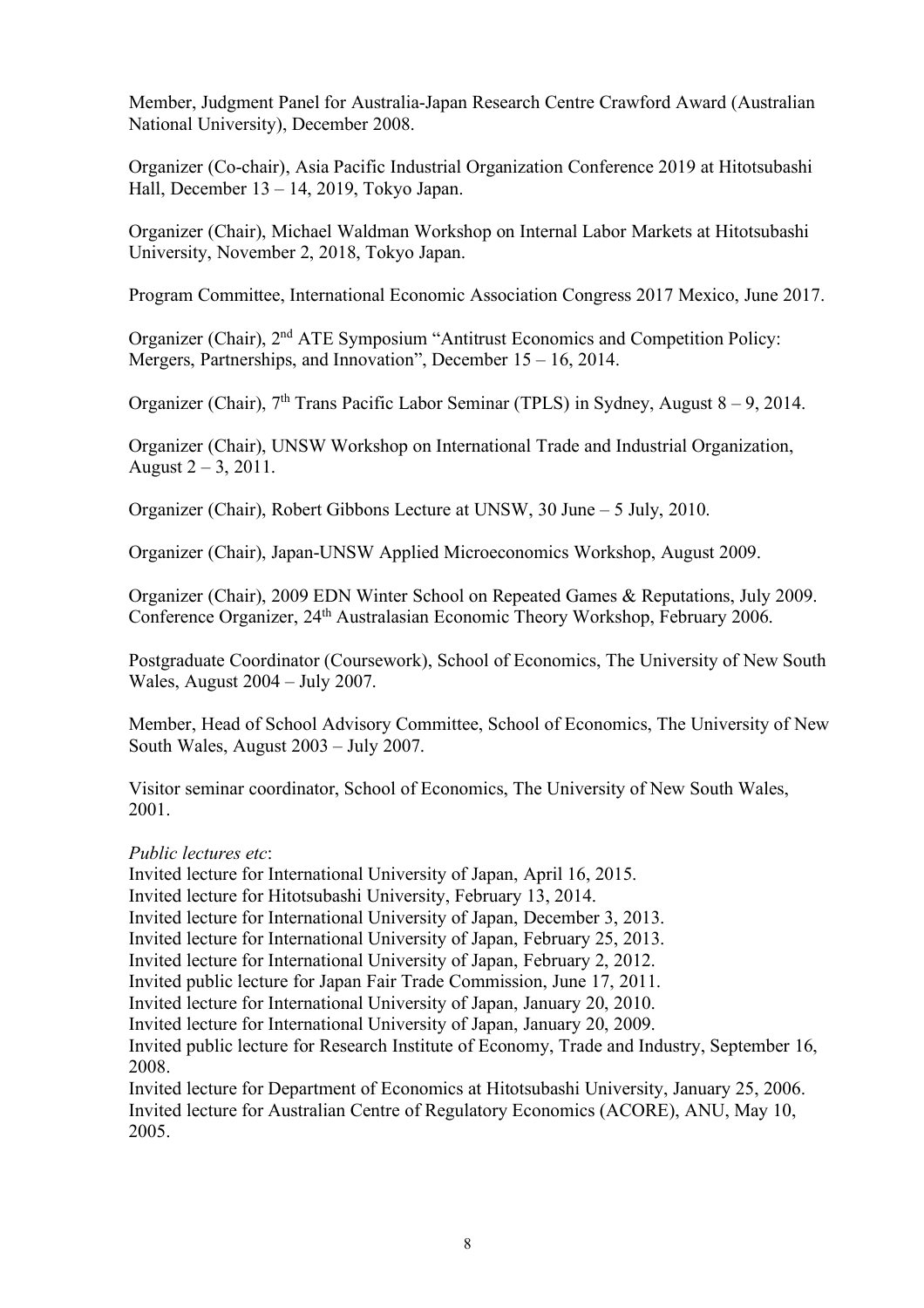## **Grants, awards, and recognitions**

Japan Society for the Promotion of Science (Grants-in-Aid for Scientific Research): Grant-in-Aid for Scientific Research (B) , "Bubuntekiketsugou wo tomonau kihyokanteikei ni kannsurukenkyu: aratana sangyousoshikirironnbunnseki to kyosouseisaku heno gani (Research on Inter-Firm Alliances Accompanied by Partial Equity Ownership: New Industrial Organizational Analyses and Implications for Competition Policy)" with Tomohiro Ara and Susumu Sato (JPY 13,200,000), 2022 – 2025.

Japan Society for the Promotion of Science (Grants-in-Aid for Scientific Research 21K18422) :Grant-in-Aid for Challenging Research (Exploratory) , "Postocorona jidai no terewaku: Aratana hatarakikata ga shakai ni oyobosu eikyou (Telework in Post-Covid 19 Era: New Work Styles and Their Effects on the Society) with Koji Kotani (JPY 4,900,000), 2021 – 2023.

Japan Society for the Promotion of Science (Grants-in-Aid for Scientific Research 16K21741):Home-Returning Researcher Development Research, "Industrial Organization Economics from New perspectives: Incorporating Internal Labor markets" with Jota Ishikawa, Hideshi Ito, Ryo Kambayashi, Cheng-Tao Tang, and Tsuyoshi Tsuru (JPY 43,300,000), 2018  $-2020.$ 

Centre for Social Impact Research Grants Scheme, "Competition and Intrinsic Motivation in Nonprofit and For-Profit Organizations: Theory, Evidence, and Policy" with Jed DeVaro, Arghya Ghosh and Alberto Motta (AU\$ 10,000), 2016.

 Australian Research Council Discovery Projects, "Economic Analyses of Partial Equity Ownership Arrangements: Theory, Evidence, and Policy Implications" with Arghya Ghosh and Jay Pil Choi (AU\$ 288,000), 2012 – 2014.

 "Industrial Economics Network" with Arghya Ghosh (AU\$ 208,600), Australian School of Business, UNSW, 2011 – 2014.

 UNSW Contestable Funding for Support of International Strategic Projects, "Workshop on Frontier Topics in Economics: Building Research Synergies in Asia-Pacific Region" with Gautam Bose, Jay Pil Choi, Kevin Fox, Arghya Ghosh, Elisabetta Magnani, and Alan Woodland, (AU\$ 30,000), 2011.

 Australian Research Council Discovery Projects and Australian Research Fellowship, "Partial Equity Ownership and Knowledge Transfer: An Economic Analysis of Strategic Alliances"  $(AU$ 325,000)$ ,  $2009 - 2013$ .

 Australian Research Council Discovery Projects, "Economic Analyses of Competitor Collaboration: Theory, Evidence, and Policy Implications" with Arghya Ghosh (AU\$ 156,426), 2008–2010.

 UNSW Contestable Funding for Support of International Strategic Projects, "Applied Microeconomics Workshop with Japanese Universities" with Arghya Ghosh and Shiko Maruyama (AU\$ 40,000), 2009.

 College of Business and Economics Contestable Research Grant, University of Canterbury, "Does Vertical Integration Alleviate Hold-up Problem?" with Maros Servatka (NZ\$ 12,744), 2009.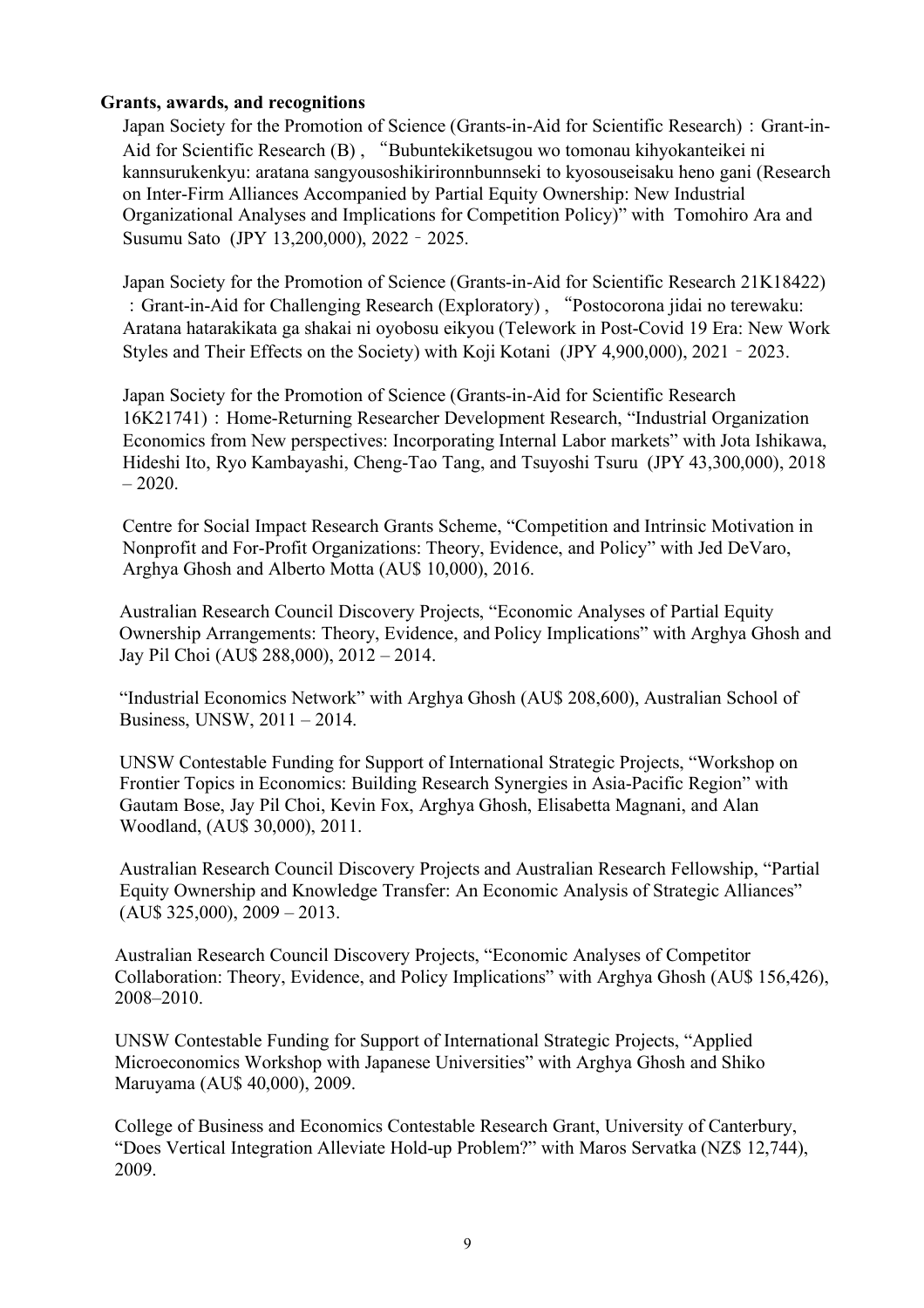Australian Research Council Discovery Projects, "Human Capital Acquisition and Product market Competition: Theory and Evidence" (AU\$ 160,000), 2006–2008.

 Faculty Research Grants Program, The University of New South Wales, "Economic Analyses of Platform Sharing" with Arghya Ghosh (AU\$ 20,000), 2005.

 Special Research Grants, Faculty of Commerce and Economics, The University of New South Wales, "A New Perspective on the Economic Analysis of the Holdup Problem" (AU\$ 3,000), 2005.

 Faculty Research Grants Program, The University of New South Wales, "Firm Survival, Specific Human Capital, and Entry Regulation: A New Perspective on Economic Analysis of Industrial Policy" (AU\$ 14,000), 2004.

 Australian Research Council Discovery Projects, "The Demand and Supply of Retirement Provision" with John Piggott, Hazel Bateman and Sachi Purcal, (AU\$ 217,000), 2002–2004.

 Special Research Grants, Faculty of Commerce and Economics, The University of New South Wales, "Comparative Institutional Analysis of Japanese Business and Government" (AU\$ 4,000), 2003.

 Special Research Grants, Faculty of Commerce and Economics, The University of New South Wales, "Durable Goods and Monopoly Maintenance" (AU\$ 3,000), 2002.

 University Research Support Program, The University of New South Wales, "Impacts of the Information-technology Revolution on Japanese Manufacturer-suppliers Relationships: Theory and Evidence" (AU\$ 9,000), 2001.

 Special Research Awards, Faculty of Commerce and Economics, The University of New South Wales, "A New Perspective on Vertical Relationship: Theory and Evidence from Japanese Manufacturer-suppliers Relationships" (AU\$ 10,000), 2000.

 Research Achievement Award, Faculty of Commerce and Economics, The University of New South Wales, 2005 and 2006.

International Development Centre of Japan Scholarship for Graduate Study, 1991-1993.

 Research Fellow, Research Institute for Economics and Business Administration, Kobe University, Kobe Japan (August 2010 – March 2018).

Included in *Marquis Who's Who in the World*.

#### **Past non-academic positions**

 Development Consultant, Engineering Consulting Firms Association, Tokyo, Japan (1993 – 1994).

 Development Consultant, Centre for Women and Development, Kathmandu, Nepal (Summer 1992).

Nippon Steel Corporation, Tokyo, Japan:

 Secretary to the General Manager of Steel Pipe Sales Division (1988 – 1991) Secretary to the Managing Director of Oita Factory (1986 – 1988) Production Scheduling Planner (1985 – 1986)